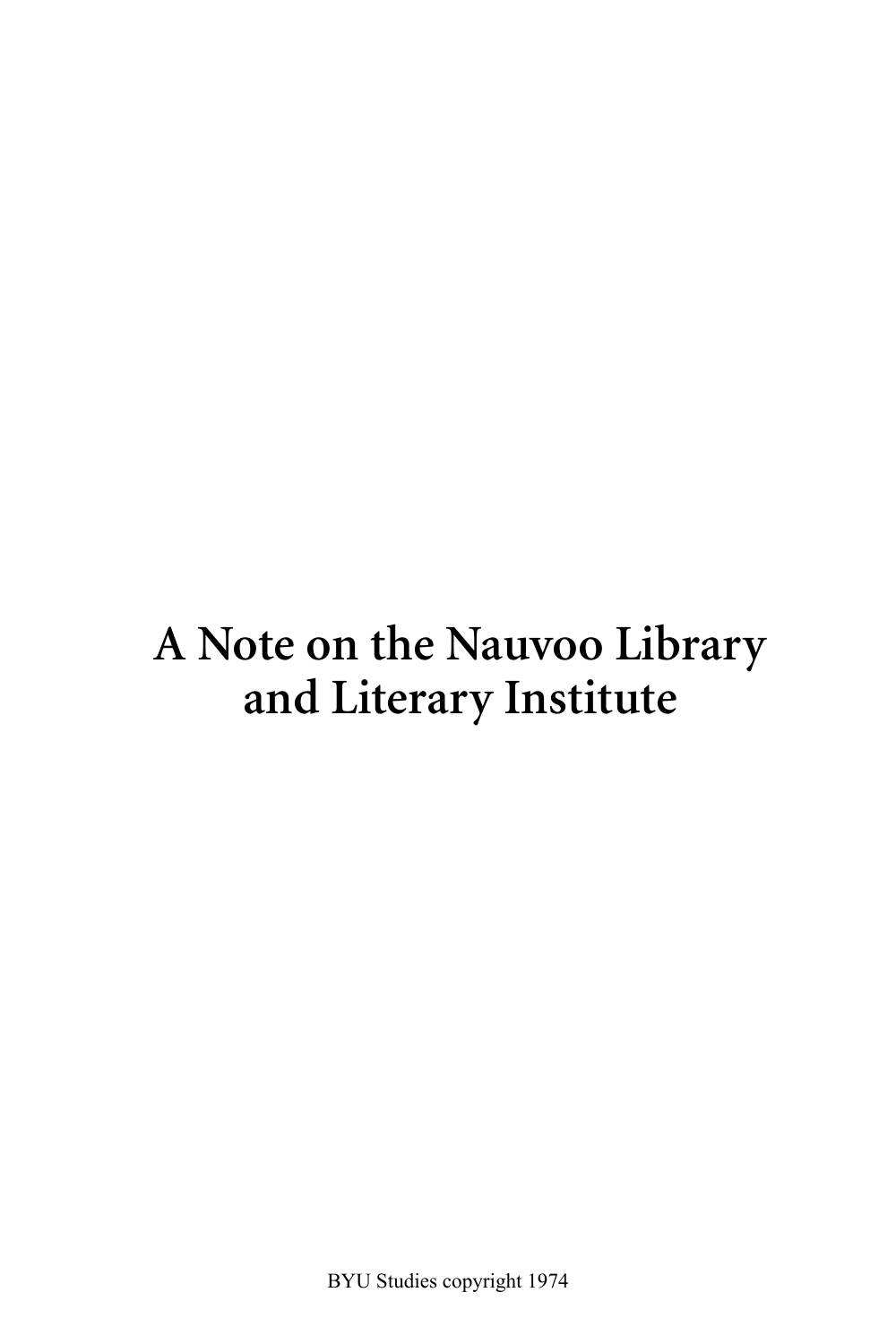BYU Studies copyright 1974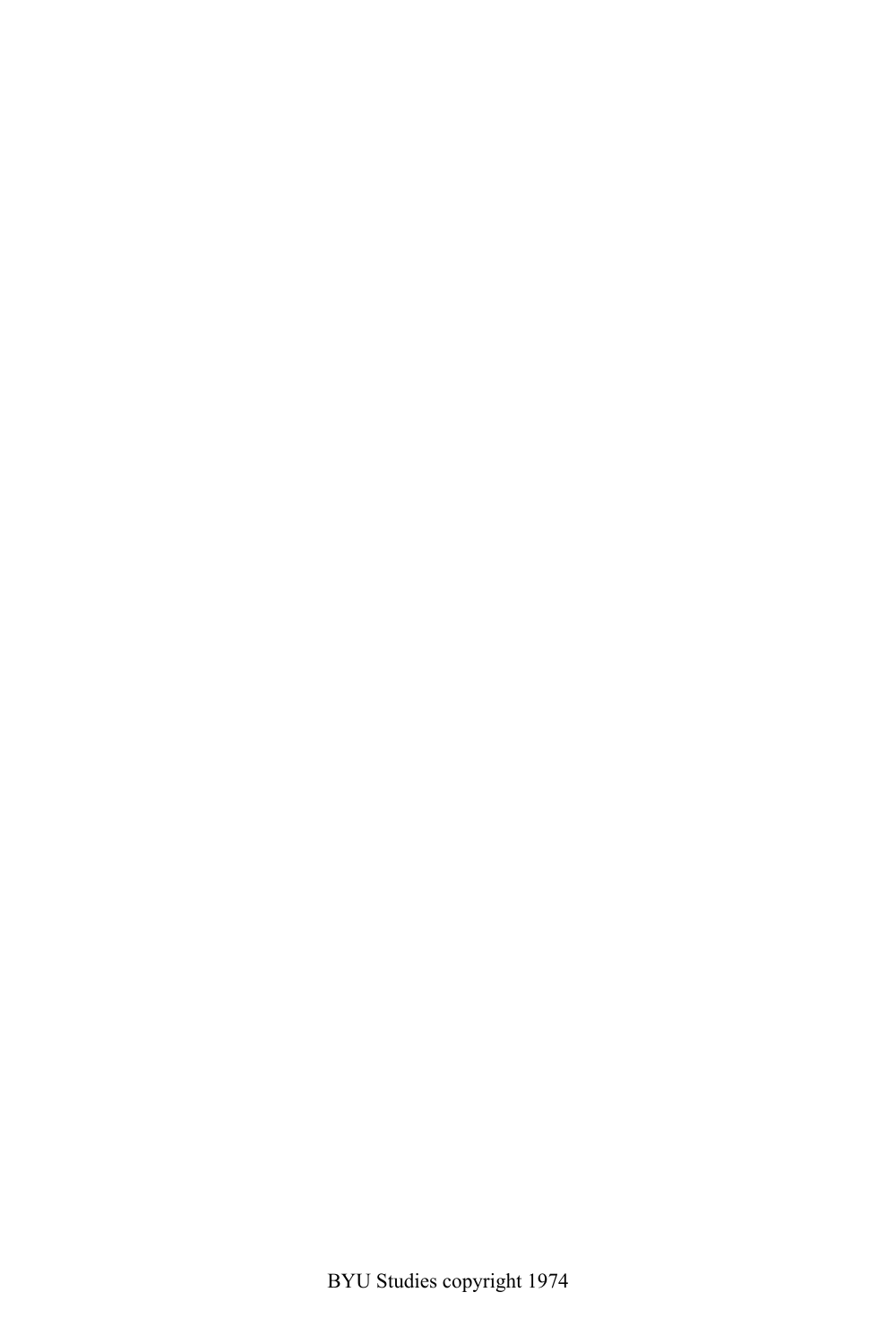## **A Note on the Nauvoo Library and Literary Institute**

Kenneth W. Godfrey

Sometime in early January of 1844, at least seventy-four of Nauvoo's leading citizens met together for the expressed purpose of organizing a library and literary institute. A constitution, consisting of four articles and twenty-four by-laws, was unanimously adopted by those assembled. On 25 January 1844, Benjamin Winchester, Mormon publisher and pamphleteer, was chosen chairman of the institute and Charles A. Foster elected secretary.<sup>1</sup> Following this action seven trustees were elected and seven prominent Mormons selected to deliver lectures before the institute, including Sidney Rigdon, Orson Pratt, Orson Hyde, Orson Spencer and Benjamin Winchester, himself. We learn from subsequent minutes kept by Secretary Foster that Orson Hyde, Sidney Rigdon and Winchester did, on different occasions, deliver their lectures.

According to the by-laws, one method of obtaining stock in the institute was to donate books to the library. The secretary would then dutifully list under the name of each person the books contributed. Probably due to the lack of "hard cash" in Nauvoo most of those who belonged to the institute procured shares of stock by such donations. Thus from a perusal of the minutes we know the titles of over four hundred books held by the Nauvoo library. These titles provide the historian with an excellent source of studying and evaluating, to some extent at least, the intellectual climate of Nauvoo.

Of perhaps even greater importance is the fact that the Prophet Joseph Smith was a member of the institute, and the minutes provide for us a list of the books he contributed to the library. As far as this writer has been able to determine no historian or scholar has made a study of these books and the influence they may have had upon the Prophet's mind.

On 31 January 1844, the Prophet Joseph Smith contributed the following books to the Nauvoo Library and Literary Institute:2 *Review of Edwards On The Will*; *Life of Tecumseh*; Whepleys *Compend*; Scotts *Poetical Works*, in 5 vols; Gillmores *Lectures*; Merrills *Harmony*; *Epicureo*; Krumanachers *Works*; *Catholic Piety*; *Home Physician*; *Apochryphal Testament*; Bruns' *Travels*; *Reld & other Travels*; Browns' *Appeal*, gram; Browns *English Syntascope*; *Studies in Poetry & Prose*; *Old World & the New*, vol 1st; *Voyages & Travels of Ross Perry & others*; Bennetts *Book Keeping*, 2 copies; *Incidents of Travel in Yucatan*, by Stephens 2 Vo; Stephens *Travels in Central America*,